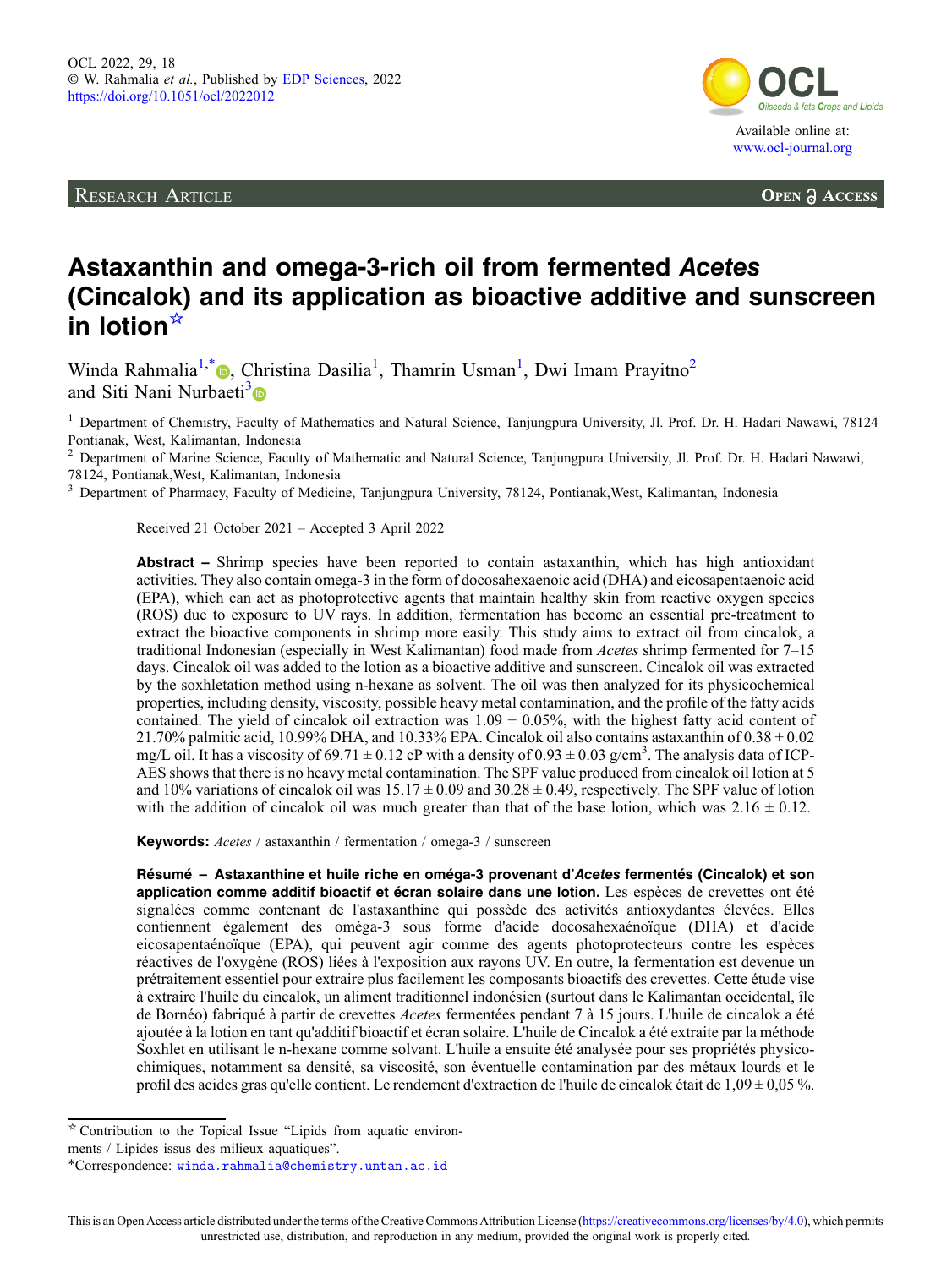En termes d'acides gras, elle contient 21,70 % d'acide palmitique, 10,99 % de DHA et 10,33 % d'EPA. L'huile de Cincalok contient également de l'astaxanthine à raison de  $0.38 \pm 0.02$  mg/L d'huile. Sa viscosité est de 69,71  $\pm$  0,12 cP avec une densité de 0,93  $\pm$  0,03 g/cm<sup>3</sup>. Les données d'analyse de l'ICP-AES montrent qu'il n'y a pas de contamination par les métaux lourds. La valeur SPF produite à partir de la lotion à l'huile de cincalok à des taux d'incorporation de 5 et 10 % d'huile de cincalok était respectivement de 15,17  $\pm$  0,09 et 30,28 ± 0,49. La valeur SPF de la lotion avec l'ajout d'huile de cincalok était donc largement supérieure à celle de la lotion de base, qui était de  $2,16 \pm 0,12$ .

Mots clés : Acétates / astaxanthine / fermentation / oméga-3 / écran solaire

# **Highlights**

- $\bullet$  *Acetes* are a marginalized marine commodity.
- Oil extracted from their fermented products (cincalok) contains astaxanthin and omega-3, which are very beneficial for skin health.
- This oil can be used as a bioactive additive and sunscreen in lotion formulations.
- The addition of  $10\%$  cincalok oil in the lotion formulation resulted in SPF values of 30.28.

## 1 Introduction

Indonesia is a tropical country that gets sunshine all year round. Chronic exposure to ultraviolet (UV) rays from the sun can cause changes in the structure and composition of the skin and oxidative stress on the skin. UV is the most important modifiable risk factor for skin cancer and many others environmentally-influenced skin disorders (D'[orazio](#page-7-0) et al., [2013](#page-7-0)). Long-term exposure to ultraviolet light can cause premature skin aging (photoaging) ([Huang and Chien, 2020](#page-7-0); Geng et al.[, 2021\)](#page-7-0). Skincare is needed to overcome and prevent the side effects caused by UV rays. Therefore, additional skin protection is needed in skin-protective cosmetic preparations, namely sunscreen cosmetics in the form of lotion. Lotion should be formulated in such a way that it contains rich bioactive components and sunscreen (Korać [and Khambholja,](#page-7-0) [2011](#page-7-0)).

As an archipelagic tropical country, Indonesia is also rich in marine natural resources. One of them is shrimp. Nonpaneid shrimp species such as Acetes (Acetes japonicus or Acetes sibogaesibogae) are the shrimp group with the highest abundance on West Kalimantan, Indonesia. Despite its abundance, Acetes is not an export commodity, and the price is meager [\(Riswanto and Hedianto, 2016](#page-7-0)), even though their nutritional content is relatively high. [Balange](#page-6-0) et al. (2017) investigated that Acetes obtained from the Indian sea contain 9,12-octadecadienoic acid (17.08%), docosahexaenoic acid (DHA) (15.69%), and eicosapentaenoic acid (EPA) (13.45%) as the primary fatty acids. These compounds are well known for their health benefits, especially for treating several chronic diseases. Omega-3 fatty acids are polyunsaturated fatty acids that are good for maintaining skin moisture to prevent inflammation and dryness of the skin ([Huang](#page-7-0) *et al.*, 2018).

Other active compounds contained in Acetes are chitosan, minerals, lipids, and carotenoids. The highest carotenoid in Acetes is astaxanthin [\(Fig. 1\)](#page-2-0), reported as  $14-40 \mu g/g$  dry weight depending on the species and size (Ung et al.[, 2020;](#page-7-0) [Lv](#page-7-0) et al.[, 2021\)](#page-7-0). Astaxanthin is one of the carotenoids that can provide antioxidant effects to protect the body from free radical attacks (Ekpe et al.[, 2018](#page-7-0); [Brotosudarmo](#page-7-0) et al., 2020) and has a preventive effect on photoaging, inhibiting the formation of wrinkles, and increases skin elasticity ([Komatsu](#page-7-0) et al.[, 2017;](#page-7-0) Eren et al.[, 2018\)](#page-7-0). The use of active substances that are antioxidants can prevent various diseases caused by UV radiation, protecting against UV rays to act as a sunscreen (Ebrahimzadeh et al., 2014).

Acetes are rarely consumed in fresh form but are first processed into dried shrimp, crackers, or paste [\(Balange](#page-6-0) et al., [2017](#page-6-0); Ung et al.[, 2020\)](#page-7-0). Another processed Acetes into a typical food of West Kalimantan is cincalok. Cincalok is made through the fermentation of Acetes by adding sugar and salt in a particular ratio and stored for 7–15 days [\(Khairina](#page-7-0) et al., [2016](#page-7-0)). Fermentation has been a traditional and well-known preservation technology for a long time. Even though a simple technology produces it, fermented products are popular because they have a distinctive aroma and taste, high nutrients, and high functional properties (Sanlier et al., 2017). Fermentation of Acetes is completed when the shrimp paste becomes bright pink and develops a strong, sour, and savory flavor. Low-temperature fermentation in the production process of cincalok is vital because it can separate omega-3 and astaxanthin without destroying them, thus facilitating the extraction process. Fermentation of cincalok is also reported to increase the astaxanthin content characterized by increasing pink intensity during incubation [\(Khairina](#page-7-0) et al., 2016).

Another study reported that lactic acid bacteria (LAB) in the fermentation process proved to be effective in using a biological extraction approach for astaxanthin and omega-3. Cincalok contains LAB, which produces proteases that play a role in hydrolyzing shrimp shell proteins and releasing free astaxanthin from protein-chitin complexes, making it easier to extract. Lactate fermentation also dissolves vesicles from the shrimp exoskeleton, consisting of calcium salts and large amounts of astaxanthin ([Prameela](#page-7-0) et al., 2017; [El-Bialy and El-](#page-7-0)[Khalek, 2020](#page-7-0)). According to the nonpolar nature of astaxanthin and omega-3, they are present in the lipid fraction of organisms. Therefore, this study aimed to extract the lipid fraction from cincalok and characterize its physicochemical properties. The sun protection factor (SPF) values of the lotions formulated with cincalok oil were also determined.

## 2 Materials and method

Acetes shrimp obtained from Mempawah Waters, West-Kalimantan, Indonesia. Sugar and salt were bought from the market. Base lotion without sunscreen prepared by [Dasilia](#page-7-0) et al. (2021). Astaxanthin ((3S,3'S)-3,3,-dihydroxy- $\beta$ ,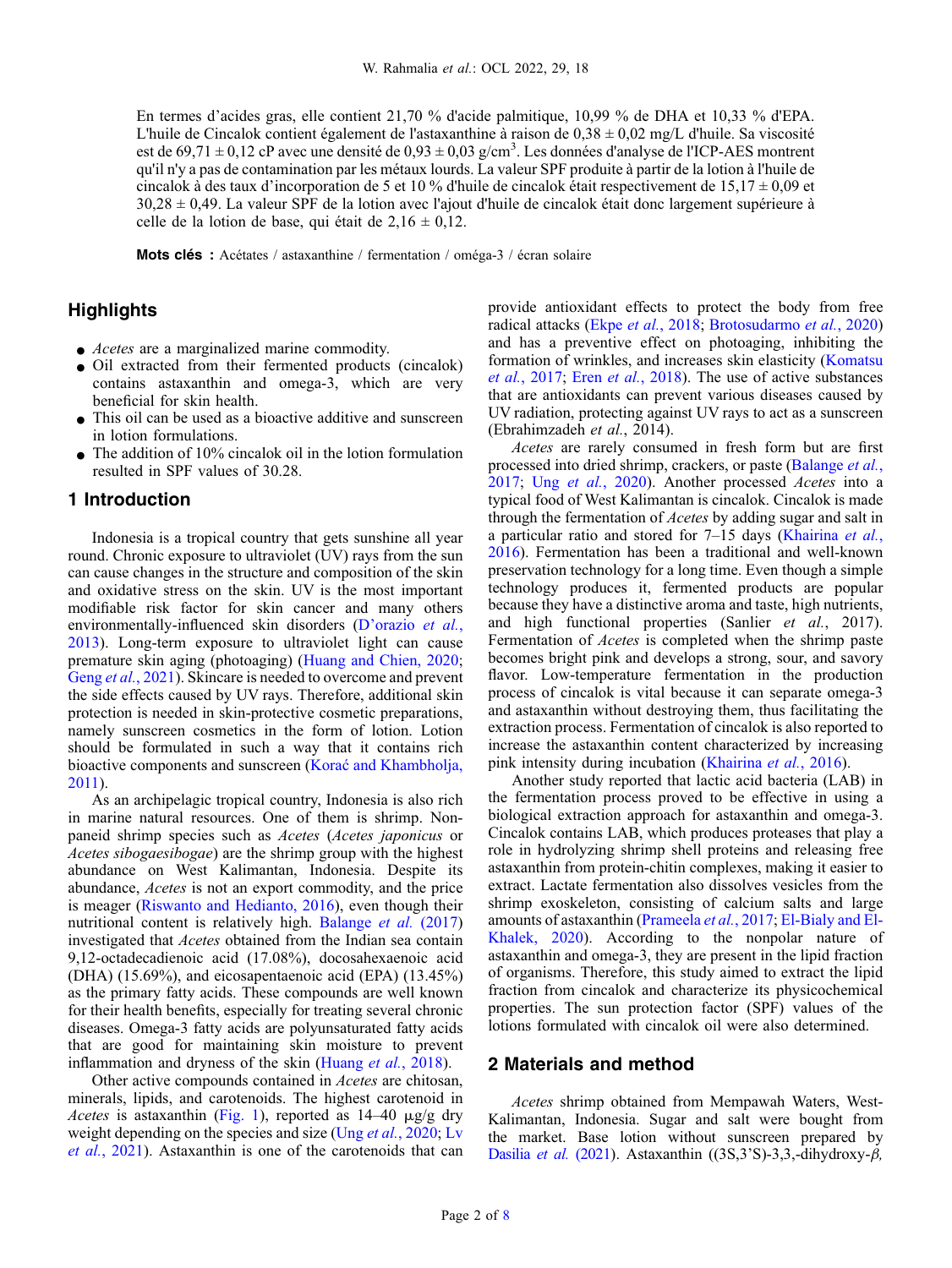<span id="page-2-0"></span>

Fig. 1. Chemical structure of astaxanthin  $(3,3)$ <sup>2</sup>-dihydroxy- $\beta$ ,  $\beta$ -carotene-4,4'-dione).

 $\beta$ -carotene-4,4'-dione, 3,3'-dihydroxy- $\beta$ , $\beta$ -carotene-4, 4'-dione, trans-Astaxanthin) analytical grade with purity >98% was purchased from Sigma Aldrich (SML0982 SIGMA). Standard was stored in the dark at 4 °C until use. Butylated hydroxytoluene (BHT) antioxidant and solvent such as acetone, hexane, methanol, and  $H<sub>2</sub>O$  uHPLC grade were also purchased from Sigma Aldrich.

## 2.1 Preparation of Cincalok

Acetes were cleaned with seawater and separated from small fish contaminants and sand. The clean Acetes were added with sugar and salt with the mass ratio of shrimp:sugar:salt was 10:1:1 w/w, then was put in a tightly closed plastic container. The fermentation process was carried out for 9 days. Cincalok produced was filtered, and the residue was dried at 50 °C for 3 h using vacuum drying. Dry cincalok was ground using a screw press and ready for further treatment.

## 2.2 Extraction of oil from fermented Acetes

A 150 g of dried cincalok was placed onto a thimble, and the thimble was put into the soxhlet extractor. N-hexane solvent was poured into a two-neck-round bottom flask joined with the extractor and flask along with the condenser on the top to avoid any solvent losses. The whole assembly was then placed on the temperature controller heater to provide the required temperature. The temperature was measured by a thermometer that was inserted in one of the necks of the round bottom flask. After a specific interval, the experiment was stopped, and the trapped oil in the solvent was separated. The mixture of solvent and oil was separated using a distillation at a temperature of 65  $\degree$ C continued by drying with N<sub>2</sub>. The resulting oil, in the following text, is called cincalok oil.

The oil obtained after solvent separation was weighed, and the oil yield was calculated using equation (1):

$$
Oil yield(wt\%) = \frac{Mass\ of\ extracted\ oil}{Mass\ of\ dried\ cincalok} \times 100\%
$$
 (1)

Testing physical properties of the oil include measurement of oil density and viscosity. The viscosity and density values were determined at 25 °C using an Ostwald viscometer and a pycnometer, respectively. Carotenoid astaxanthin content in oil was determined using UV-Visible Spectrophotometer and ultra-High Performance Liquid Chromatography (uHPLC). Possible heavy metal contamination was determined using Inductively Coupled Plasma-Atomic Emission Spectrometry (ICP-AES) following the AOAC (2016) method in SUCOFINDO Laboratory, Pontianak, West-Kalimantan, Indonesia. Fatty acids in cincalok oil were analysed using Gas Chromatography-Mass Spectrometry (GC-MS) in Integrated Research and Testing Laboratory, Gadjah Mada University, Yogyakarta, Indonesia.

#### 2.3 Determination of total carotenoid content

The total carotenoid concentration (presented as astaxanthin) in cincalok oil was measured spectrophotometrically using modified form the procedure by [Goula](#page-7-0) *et al.* (2017) and [Corbu](#page-7-0) et al. (2019). For the first experimental step, astaxanthin analytical standards were dissolved in acetone to prepare standard solutions at 0.5–7.0 mg/L concentrations. The spectrophotometric analyses were carried out using Spectrophotometer, Shimadzu, UV-1800 series, measuring the absorbance in 300–700 nm. Calculation of the total carotenoid concentration was done according to the standard curve of astaxanthin. Reading of astaxanthin concentrations was carried out at the maximum absorbance of standard solutions. Analyses of the samples were done on cincalok oil in triplicate. Cincalok oil analyzed did not saponified or neutralized before.

As a comparative study, chromatographic analysis of astaxanthin was performed using a C3000-DIONEX uHPLC coupled with a diode array detector (DAD). Astaxanthin was detected in 433 nm and separated in uHPLC using a Sunfire column (Agilent, 50 mm length, internal diameter 2.1 mm, 1.8  $\mu$ m particle size, part number 9579). The mobile phase consisted of acetone (A), deionized water (B), and methanol (C) at a flow rate of 0.6 mL/min. A 20  $\mu$ L sample was injected into the column, and the temperature was maintained at 40 °C. All peaks were scanned at 274–660 nm andidentified by comparison with the retention times of the standard and followed by quantification based on the standard curve. Astaxanthin analytical standards were dissolved in methanol and acetone 1:1 v/v with 0.1% BHT as an antioxidant. The samples were filtered using a  $0.45 \mu m$  membrane before injection.

## 2.4 Lotion formulation with cincalok oil and determination of their SPF value

The lotion formulation was made in 2 variations of the composition of cincalok oil, namely 5 and 10% by mass of 10 g of base lotion, which was stirred until homogeneous. Each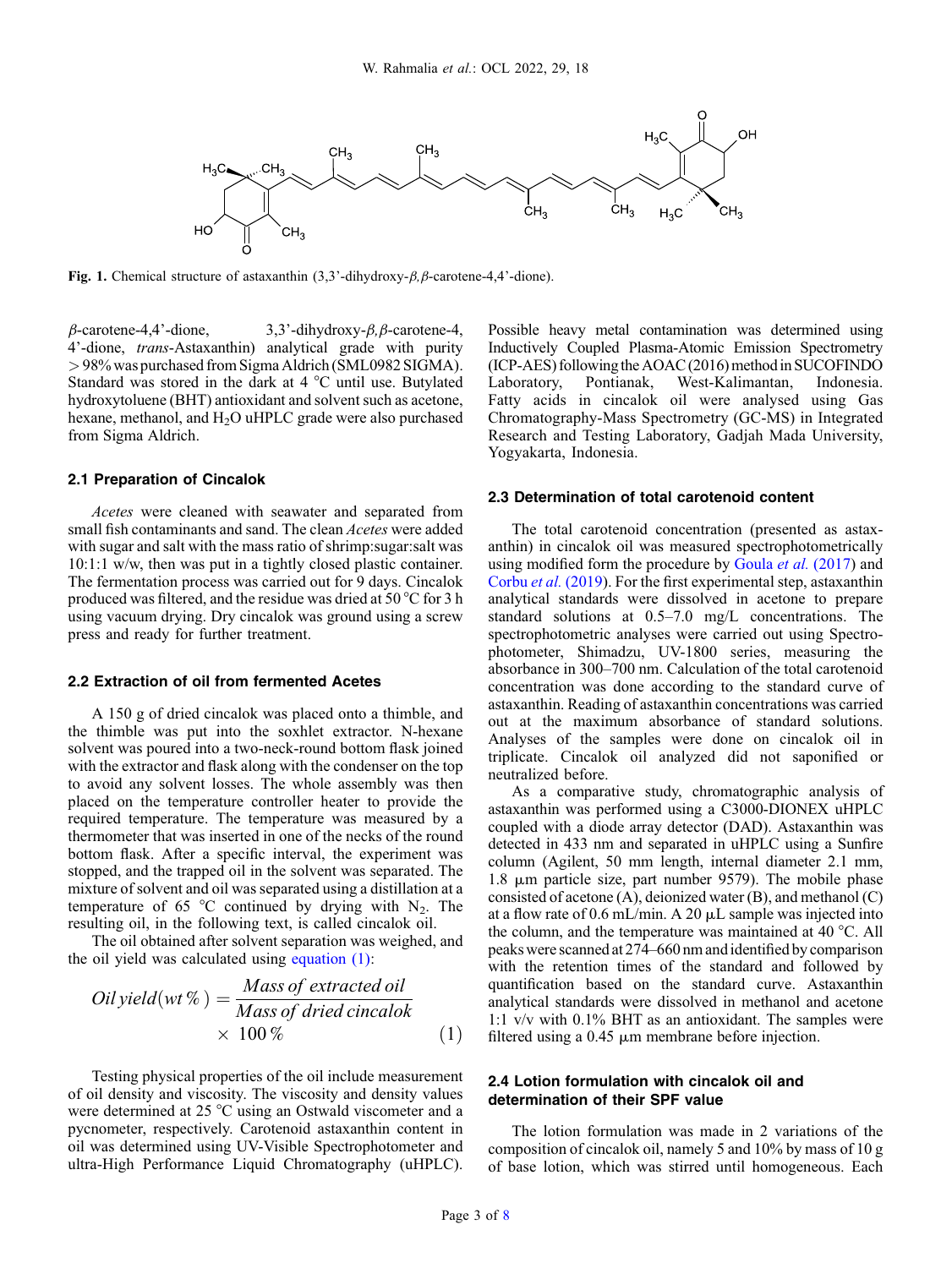Table 1. Normalization function used in SPF calculation.

| Wavelength (nm) | EE X I (normalization) |  |  |
|-----------------|------------------------|--|--|
| 290             | 0.0150                 |  |  |
| 295             | 0.0817                 |  |  |
| 300             | 0.2874                 |  |  |
| 305             | 0.3278                 |  |  |
| 310             | 0.1864                 |  |  |
| 315             | 0.0837                 |  |  |
| 320             | 0.0180                 |  |  |
|                 |                        |  |  |



$$
SPF = CFx \sum_{290}^{320} EE(\lambda)xI(\lambda)xAbs(\lambda) \qquad (2)
$$

# 3 Results and discussion

## 3.1 Physical characteristic of cincalok oil

Cincalok from Acetes fermentation for nine days in this study can be seen in Figure 2a. This fermentation process aims to increase the intracellular productivity of shrimp ([Chen](#page-7-0) et al., [2017](#page-7-0)). Before extraction, the drying stage of cincalok was carried out to minimize the water content because non-polar solvents were used in oil extraction. The water contained in the sample can hinder the diffusion of bioactive compounds out of the sample during extraction (Silva et al.[, 2018\)](#page-7-0). Cincalok dried results yield 38.99% from 838.7 g of wet weight.

The treatment using a screw press in the next stage aims to crush shrimp shell and increase the surface area of the sample so that there is more possibility of sample-solvent contact. The screw press method has not been able to extract cincalok oil optimally because the oil content is very small. Therefore, the extraction of cincalok oil was carried out using the soxhletation method. The oil yield obtained was  $1.09 \pm 0.05\%$  of the dry sample weight of 150 g. The shrimp oil yield generally ranges from 1 to 8%, depending on the type of shrimp.

Cincalok oil has a viscosity of  $69.71 \pm 0.12$  cP with a density of  $0.93 \pm 0.03$  g/cm<sup>3</sup>. The viscosity value of cincalok oil is not much different from the viscosity of fish oil, which also contains omega-3. The viscosity of sardine oil obtained from the fishmeal was reported as 51.7 cP at 25 °C [\(Suseno](#page-7-0) *et al.*[, 2015](#page-7-0)) with a density of 0.92  $g/cm<sup>3</sup>$  (Mata *et al.*[, 2014](#page-7-0)). [Ahmed](#page-6-0) et al. (2017) have reported that the skins, scale, and bones oil of big eye tuna's viscosities range from 48–54 cP at 25 °C. The oil's viscosity can be affected by impurities in the oil, the oil's density, melting point, degree of unsaturation, and temperature ([Suseno](#page-7-0) et al., 2015; [Ahmed](#page-6-0) et al., 2017).



Fig. 2. Cincalok (a) and cincalok oil (b).

Table 2. Analysis data of ICP-AES.

| <b>Characteristics</b> | Result (ppm) |
|------------------------|--------------|
| Lead as Ph             | < 0.0010     |
| Cadmium as Cd          | 0.0021       |
| Zinc as $Zn$           | 0.0877       |
| Iron as Fe             | 0.0408       |
| Copper as Cu           | < 0.0010     |
| Arsenic as As          | < 0.0010     |
| Mercury as Hg          | < 0.0002     |

## 3.2 Metal content in cincalok oil

Based on ICP-AES analysis data (Tab. 2), there is no contamination of heavy metals in the oil except for cadmium (Cd) metal (0.0021 ppm). However, this value is far below the contamination threshold required for raw materials for pharmaceutical preparations, which is  $< 0.3$  ppm. Zinc (Zn) and iron (Fe) are present in a concentration of 0.0877 and 0.0408 ppm, respectively. Zinc has been reported to have antioxidant properties and has been found to prevent UVinduced skin damage and reduce the incidence of malig-nancies (Gupta et al.[, 2014\)](#page-7-0). In another study, Fe can play a crucial role in oxidative stress and photo-induced skin damage caused by reactive oxygen species (ROS) generated in the skin by UVA (320–400 nm). Iron is not actively excreted from the body; however, the skin is a critical organ in iron hemostasis as iron is lost through the skin by desquamation [\(Wright](#page-7-0) et al., 2014).

#### 3.3 Carotenoid content in cincalok oil

As well as other shrimp oil, cincalok oil contains the carotenoid compound astaxanthin. This is indicated by the deep red color of the cincalok oil (see Fig. 2b). In general, the highest carotenoid content is found in the cephalothorax (the united head and thorax) in shrimp ([Scurria](#page-7-0) *et al.*, 2020). Analysis using a UV-Vis spectrophotometer was carried out to determine the total carotenoid as astaxanthin content in cincalok oil. The spectrum of cincalok oil compared with standard astaxanthin in acetone solvent is presented in [Figure 3a](#page-4-0).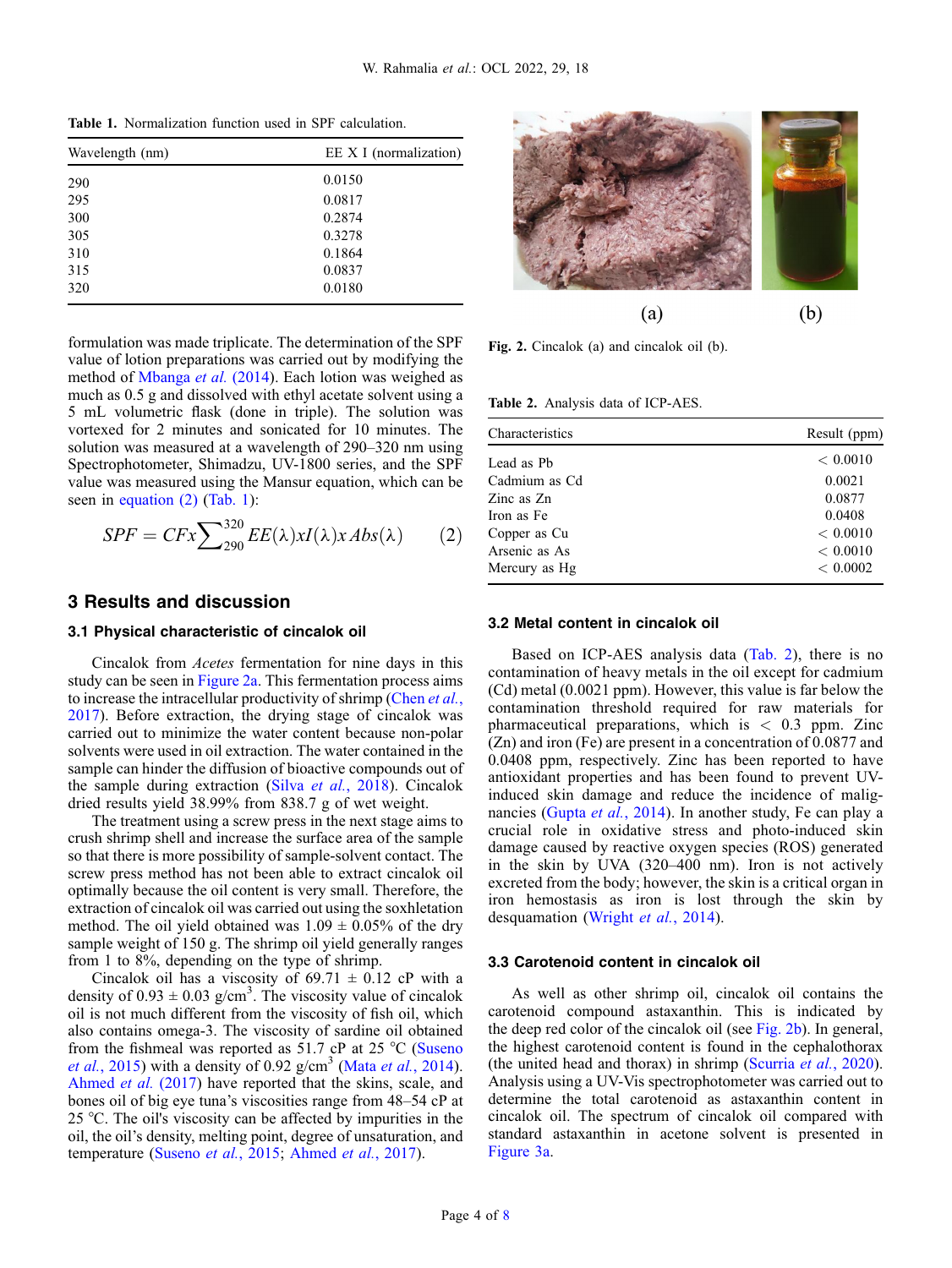<span id="page-4-0"></span>

Fig. 3. Astaxanthin standard (black) and cincalok oil (grey) spectrum in acetone (a) and calibration curve of astaxanthin standard at 477nm (b).

Based on Figure 3a, astaxanthin analytical standard and cincalok oil dissolved in acetone show the absorption spectrum in the range 350–600 nm. Conjugated double bonds cause the absorption spectra at these wavelengths in carotenoid structures that can absorb visible light ([Rahmalia](#page-7-0) et al., [2014](#page-7-0); [Macernis](#page-7-0) et al., 2014). However, in the spectrum of cincalok oil, two absorption peaks were observed at 470 and 447 nm, whereas in the astaxanthin standard spectrum, there is only one peak at a wavelength of 477 nm in accordance with [Rodriguez-Amaya \(2002\)](#page-7-0). The peaks difference between cincalok oil and astaxanthin standard is due to the presence of other pigments contained in cincalok oil. As reported by [Gulzar](#page-7-0) *et al.* (2020), in addition to containing astaxanthin as the largest carotenoid component, shrimp also contain  $\beta$ -carotene, lutein, and zeaxanthin. The maximum wavelength for other carotenoid components in shrimp species such  $\beta$ -carotene, lutein, and zeaxanthin in acetone has been reported by some literature to be around 445–450 nm ([Rodriguez-Amaya, 2002;](#page-7-0) Casella et al., 2020). The presence of the other components also causes the maximum wavelength of cincalok oil spectra (470 nm) to shift slightly to hypochromic compared to the maximum wavelength of standard astaxanthin spectra (477 nm).

For quantification analysis based on spectrophotometry, the maximum wavelength absorbance is usually used as the working wavelength. This helps achieve higher sensitivity and higher accuracy by reaching the maximum absorbance ratio between the target and interference materials. Hence, in this work, calculating the total carotenoid concentration in cincalok oil was carried out at wavelengths of 477 nm. The calibration curve of standard astaxanthin at a wavelength of 477 nm is presented in Figure 3b. The linear regression value  $(R = 0.9996)$  as can be seen in Figure 3b show that a linear relationship exists between absorbance and astaxanthin concentration according to Lamber–Beer's Law.

Following the linear equation  $y = 0.2443 \times \pm 0.0141$ , that the total concentration of carotenoids in cincalok oil is  $0.556 \pm$ 0.033 mg/L or  $0.598 \pm 0.031$  mg/g of oil. Total astaxanthin acquired by the uHPLC-DAD analysis was only  $0.375 \pm 0.008$  mg/L, but it is generally accepted that some carotenoids with their isomers present in low concentration might not be detected as peaks and are not include in the uHPLC method. In contrast, in the spectrophotometric analysis, the absorbance

is highly increased by other than carotenoids compounds dissolved in lipids also active in the carotenoid spectral range. In addition, the standard astaxanthin used in this study was trans-astaxanthin from Blakesleatrispora. In contrast, in shrimp oil, astaxanthin is also present in other isomers and possibly still in the form of esters so that it is detected at different peaks from the standard. Shrimp oil contains appreciable content of astaxanthin at 0.1 to 1.5 mg/ mL depending on processing methods. Other carotenoids such as zeaxanthin, lutein, and  $\beta$ -carotene are present as minor carotenoids ([Carvalho and Caramujo, 2017\)](#page-7-0). Chromatograms of cincalok oil compared to standard astaxanthin are presented in [Figure 4](#page-5-0), where the retention time of standard *trans*-astaxanthin is 6.273 minutes.

#### 3.4 Fatty acid profile of cincalok oil

Cincalok oil was characterized using GC-MS instrumentation to determine the profiles of fatty acids contained in cincalok oil. The results of the GC-MS analysis are presented in [Table 3](#page-6-0). Based on the table, there are 19 types of fatty acids in cincalok oil extracted with five main components: palmitic acid, DHA, EPA, stearic acid, and phthalic acid with a percentage of 21.70 each; 10.99; 10.13; 9.93; and 9.06%. This results in a good agreement with [Balange](#page-6-0) *et al.* (2017), who reported that dried Acetes contain EPA (13.11%) and DHA (8.19%). The slight difference in the DHA and EPA values of this study with the results reported by [Balange](#page-6-0) *et al.*  $(2017)$  is due to differences in the origin and maybe the size of shrimp. From these results, it can be concluded that cincalok oil can be a good source of health-beneficial omega-3 fatty acids, i.e., DHA and EPA. EPA and DHA play an essential role for skin health in maintaining skin moisture in lotion preparations. Palmitic acid has been reported to affect an antioxidant that functions as a catcher of the harmful effects of free radicals that cause skin damage, such as the appearance of wrinkles, scales, dryness, and cracks [\(Mieremet](#page-7-0) et al., 2019).

The principal fatty acids in the marine shrimps, Penaeus brasiliensis, Penaeus schimitti, and Xiphopenaeus kroyeri were reported as palmitic acid, EPA, DHA, 13-octadecenoic acid, stearic acid, palmitoleic acid, and 5,8,11,14-eicosatetraenoic acid. The primary fatty acids found in the freshwater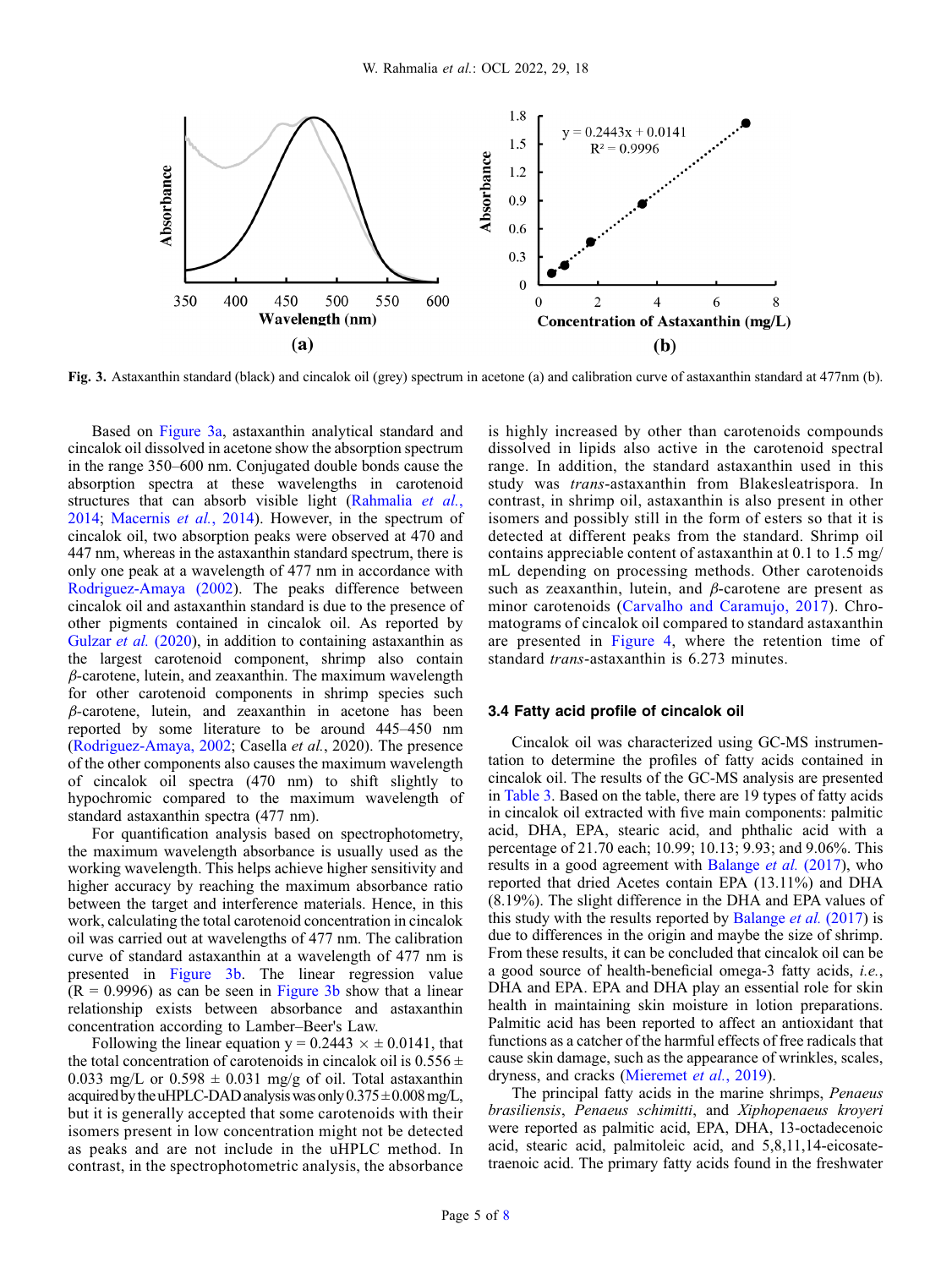<span id="page-5-0"></span>

Fig. 4. Chromatograms of cincalok oil (a) and standard astaxanthin (b).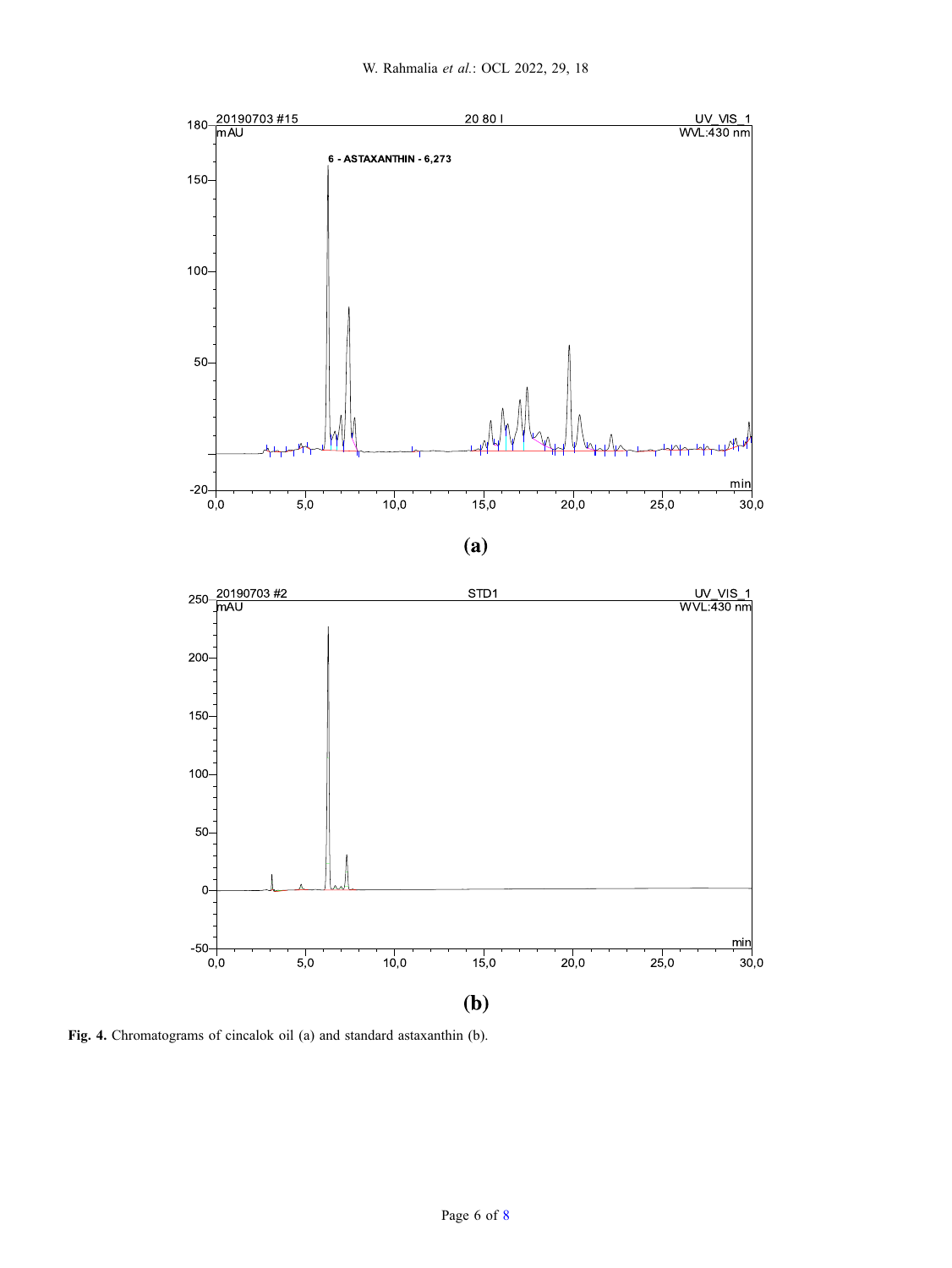<span id="page-6-0"></span>

|  |  |  | Table 3. Fatty acids profile of cincalok oil. |  |
|--|--|--|-----------------------------------------------|--|
|  |  |  |                                               |  |

| Fatty acids                                | Formula           | % fatty acids in the oil |
|--------------------------------------------|-------------------|--------------------------|
| Dodecanoic acid (lauric acid)              | $C_{13}H_{26}O_2$ | 0.55                     |
| Tetradecanoic acid (myristic acid)         | $C_{15}H_{30}O_2$ | 4.01                     |
| Pentadecanoic acid                         | $C_{16}H_{32}O_2$ | 0.91                     |
| 9-hexadecenoic acid (palmitoleic acid)     | $C_{17}H_{32}O_2$ | 8.10                     |
| Hexadecanoic acid (palmitic acid)          | $C_{17}H_{34}O_2$ | 21.70                    |
| Heptadecanoic acid (margaric acid)         | $C_{18}H_{36}O_2$ | 2.09                     |
| Stearidonic acid                           | $C_{19}H_{30}O_2$ | 0.60                     |
| 9,12-octadecadienoic acid (linoleic acid)  | $C_{19}H_{34}O_2$ | 1.37                     |
| 13-octadekanoic acid                       | $C_{19}H_{34}O_2$ | 8.28                     |
| Octadecanoic acid (stearic acid)           | $C_{19}H_{38}O_2$ | 9.93                     |
| Nonadecanoic acid                          | $C_{20}H_{40}O_2$ | 0.67                     |
| 5,8,11,14-eicosatetraenoic                 | $C_{21}H_{34}O_2$ | 3.90                     |
| 5,8,11,14,17-eicosapentaenoic acid (EPA)   | $C_{21}H_{32}O_2$ | 10.13                    |
| Eicosanoic acid                            | $C_{21}H_{42}O_2$ | 2.00                     |
| 4,7,10,13,16,19-docosahexaenoic acid (DHA) | $C_{23}H_{34}O_2$ | 10.99                    |
| Docosanoic acid                            | $C_{22}H_{32}O_2$ | 1.54                     |
| Phthalic acid                              | $C_{24}H_{38}O_4$ | 9.06                     |
| Cholesterol                                | $C_{27}H_{46}O$   | 3.40                     |
| Tetracosanoic acid                         | $C_{25}H_{50}O_2$ | 0.74                     |

prawn Macrobrachium rosenbergii were palmitic acid, EPA, 13-octadecenoic acid, stearic acid, DHA, linoleic acid, and margaric acid [\(Bragagnolo and Rodriguez-Amaya, 2001](#page-7-0)). The fatty acid profile of cincalok oil indicated the presence of most of the fatty acids in Crustacea reported earlier.

## 3.5 Sun protector factor values of lotion formulated with cincalok oil

Because of the nutritional content in cincalok oil, it has the potential as a nutritional additive and sunscreen in lotion. The lotion is one of the emollients (softener) cosmetic preparations. The lotion consists of an oil phase and a water phase stabilized by an emulsifier and contains one or more active ingredients. In this study, cincalok oil was used as the active ingredient of the base lotion. The activity test of cincalok oil in the lotion was focused on determining the SPF value. The measurement of the SPF value was carried out using a UV-Vis Spectrophotometer to know how much the protection value of a lotion preparation was in protecting the skin from UV exposure. The SPF value of the lotion added with 5 and 10% cincalok oil was  $15.17 \pm 0.092$  and  $30.28 \pm 0.489$ , respectively. This SPF value is much higher than the SPF value of the base lotion (2.16  $\pm$ 0.116).

The higher the concentration of cincalok oil applied to the lotion, the greater the concentration of astaxanthin content, so the SPF value of the lotion is also higher. In addition, it may also be caused by the content of Zn and Fe, which in some studies have also been reported to be active as sun protectors. The lotion added with cincalok oil also did not change the homogeneity and pH. The pH range is at 7–8 and stable for 1 month of analysis time.

# 4 Conclusions

Cincalok is a new source that can be used as a nutritional enhancer and sunscreen in cosmetic lotions. The content of palmitic acid (21.70%), omega-3 especially DHA (10.99%) and EPA (10.33%), and astaxanthin (0.375  $\pm$  0.008 mg/L) are the main components of cincalok oil. These components are very beneficial for skin health. There is no heavy metal contamination in the oil. The SPF value produced from cincalok oil lotion at 5 and 10% variations of cincalok oil was  $15.17 \pm 0.092$  and  $30.28 \pm 0.489$ , respectively. The SPF value of lotion with the addition of cincalok oil was much greater than that of the base lotion, which was  $2.16 \pm 0.116$ . For further studies, it is also necessary to consider extracting cincalok oil using solvents other than n-hexane, such as non-toxic eutectic solvents or vegetable oils.

Acknowledgment. This study received financial support from Tanjungpura Universitythrough Innovation Research 2020–2022. WethankSUCOFINDOLaboratory,Pontianak,West-Kalimantan and Integrated Research and Testing Laboratory, Gadjah Mada University, Yogyakarta for assistance with the analysis by ICP-AES and GC-MS.

# **References**

- Ahmed R, Haq M, Cho YJ, Chub BS. 2017. Quality evaluation of oil recovered from by-product of bigeye tuna using supercritical carbon dioxide extraction. Turk J Fish Aquat Sci 17: 663–672.
- Balange AK, Xavier KAM, Kumar S, Nayak BB, Venkateshwarlu G, Shitole SS. 2017. Nutrient profiling of traditionally sun-dried Acetes. Ind J Fish 64: 262–267.